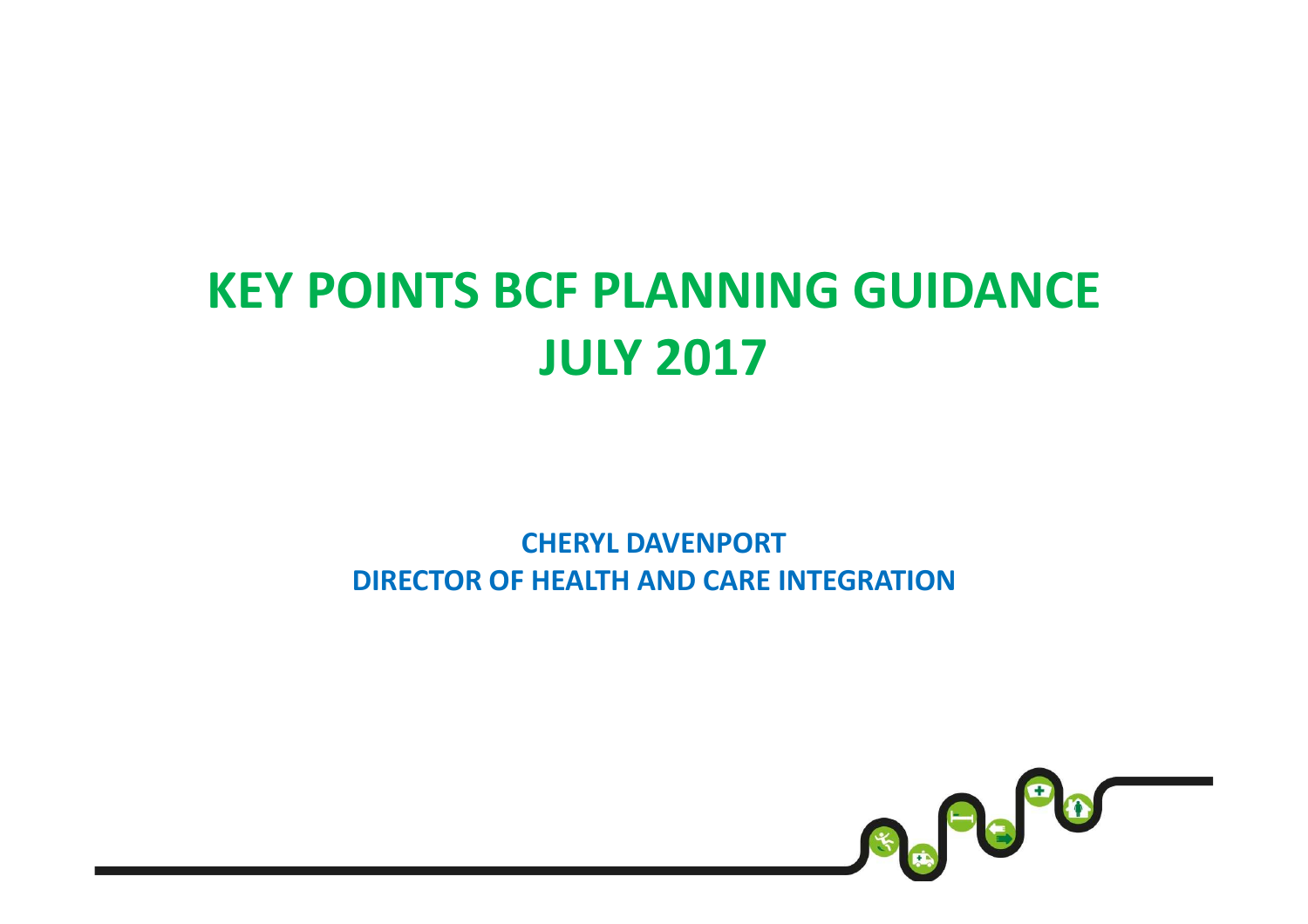## National Conditions

#### Jointly Agreed Plan

- •Agreement by Local Health & Wellbeing Board
- •Evidence of involvement of other stakeholders
- •Meets all minimum funding requirements, including CCG minimum contributions/uplifts
- •Agreement on use of IBCF allocation, per grant conditions.
- $\bullet$ Agreement on use of DFG funding.

#### Social care maintenance

- Applies to the minimum contribution from CCGs into the BCF, based on 2016-17 baseline , with inflation uplift applied for 2017-18 and 2018-19.
- BCF Planning Template will be pre-populated with contribution figures any validation issues to be raised by 31/7/2017.
- Local areas can agree higher contributions if so wish.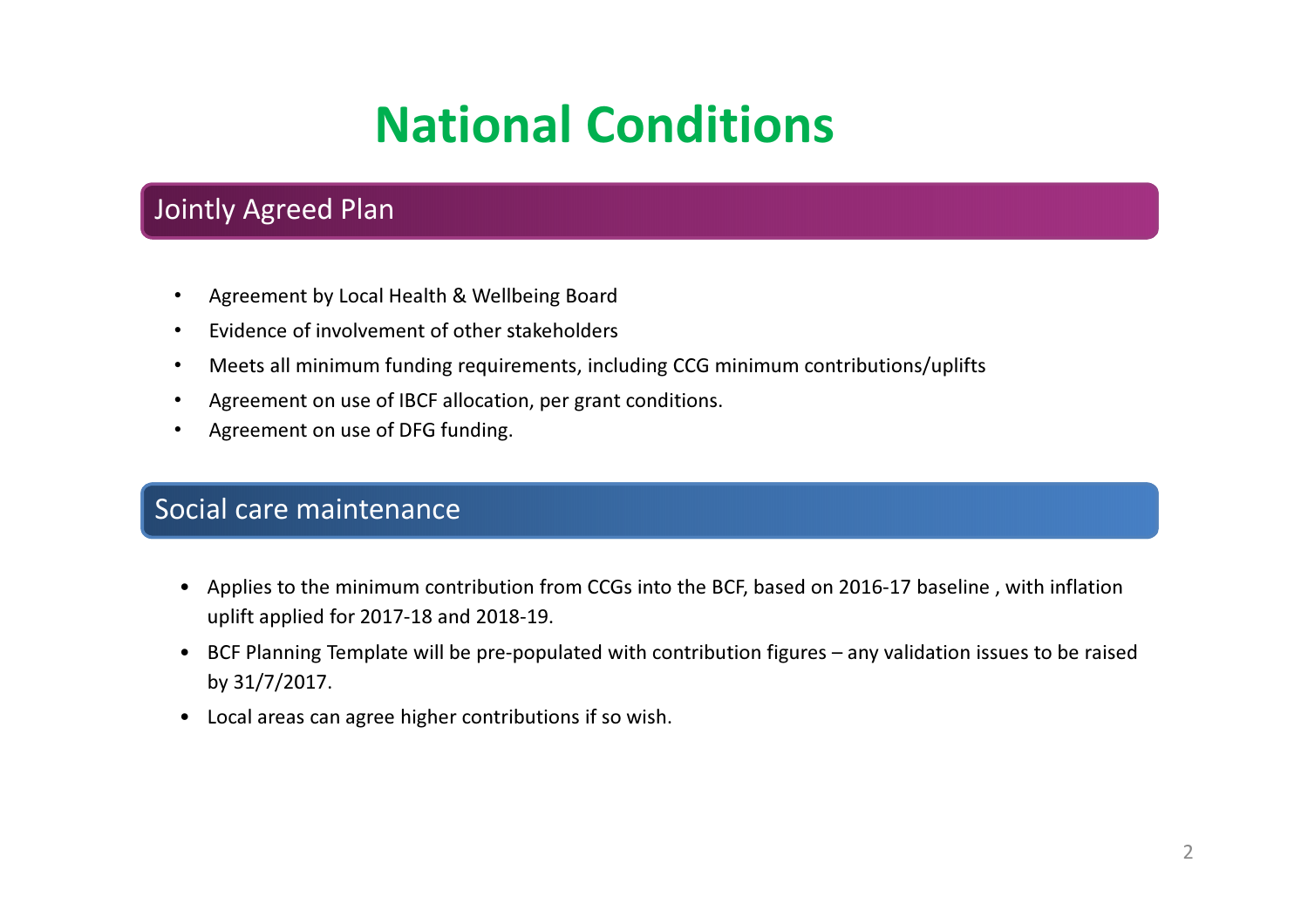# National Conditions (cont)

#### NHS Commissioned Out of Hospital Services

- •Ring-fenced amount for use on NHS commissioned out of hospital services.
- • This applies to the CCG minimum contribution and covers any NHS commissioned service that is not acute care – can include non NHS providers, including social care.
- • Areas are expected to place a financial contingency in the BCF plan against this national condition, if the BCF Non-Elective Admissions (NEA) target is above the CCG operational plan target (this is not the case in Leicestershire)

#### Managing Transfers of Care

- • All local areas must implement the high impact change model for managing and improving delayed transfers of care – see later slides.
- $\bullet$ This is also a condition of the IBCF grant
- •Plans for Delayed Transfers of Care (DTOC) improvement to be jointly agreed and funded.
- •Discussions about local plans and priorities for DTOC improvement should involve NHS trusts.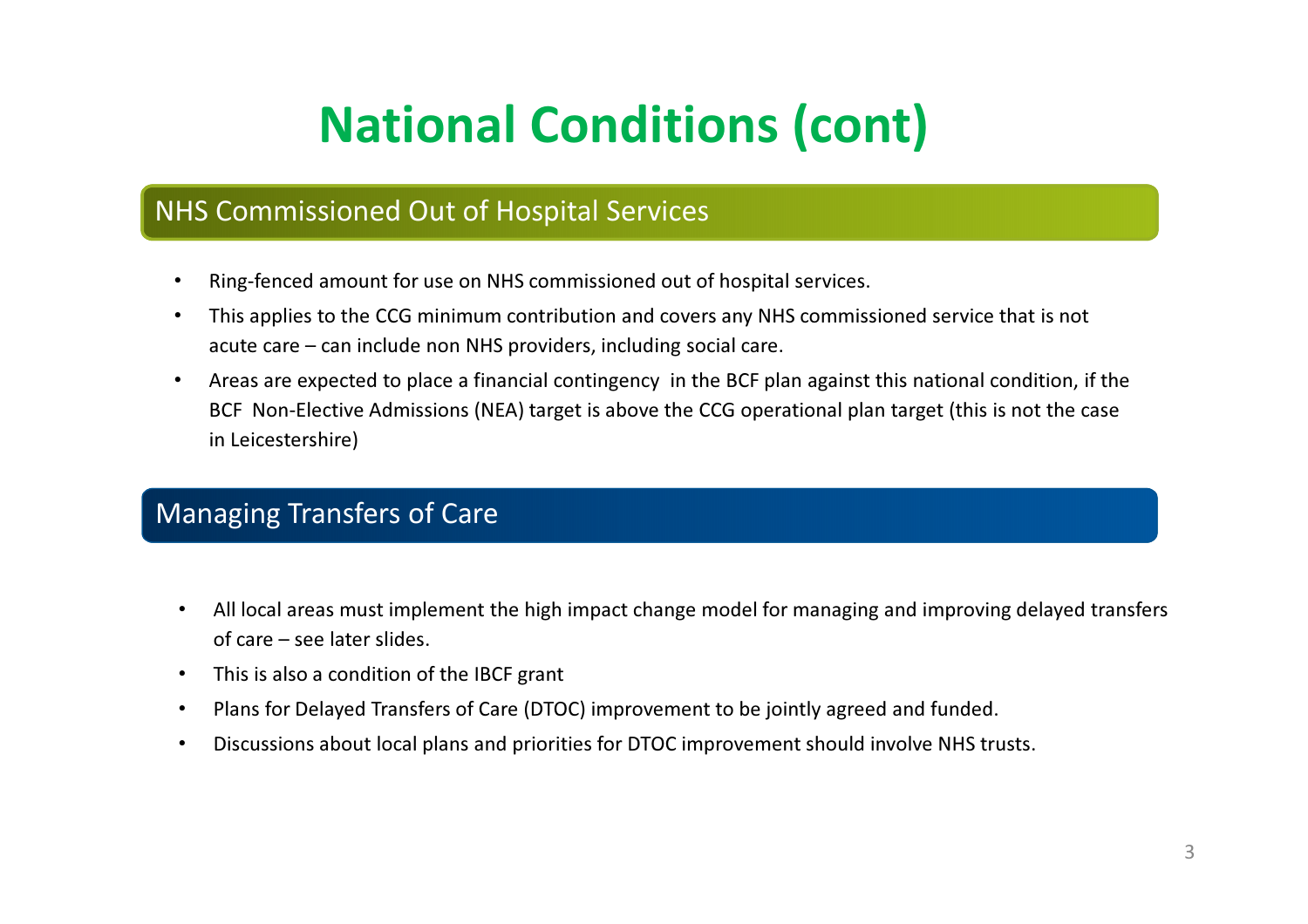## Four BCF Metrics

| <b>Metric</b>                                               | <b>Collection Method</b>                                                                                                             | <b>Data Required</b>                                                                                                                                                        |
|-------------------------------------------------------------|--------------------------------------------------------------------------------------------------------------------------------------|-----------------------------------------------------------------------------------------------------------------------------------------------------------------------------|
| <b>Non-elective</b><br>admissions<br>(General and<br>Acute) | Collected nationally through<br><b>UNIFY at CCG level</b><br>HWB level figures confirmed<br>$\bullet$<br>through BCF Planning Return | Quarterly HWB level activity plan figures for 2017-<br>18, mapped directly from CCG operating plan<br>figures, against the original 2014-15 baseline and<br>2015-16 metrics |
| <b>Admissions to</b><br>residential and<br>care homes       | Collected through nationally<br>developed high level BCF Planning<br>Return                                                          | Annual metric for 2017-18 and 2018-19                                                                                                                                       |
| <b>Effectiveness of</b><br>reablement                       | Collected through nationally<br>developed high level BCF<br><b>Planning Return</b>                                                   | Annual metric for 2017-18                                                                                                                                                   |
| <b>Delayed</b><br>transfers of<br>care                      | Collected nationally through<br><b>UNIFY at CCG level</b><br>HWB level figures confirmed<br>through BCF Planning Return              | Quarterly metric for 2017-18.<br>Each HWB area must submit their agreed DTOC<br>metrics by 21 July 2017 alongside their first<br>quarterly return for IBCF spending.        |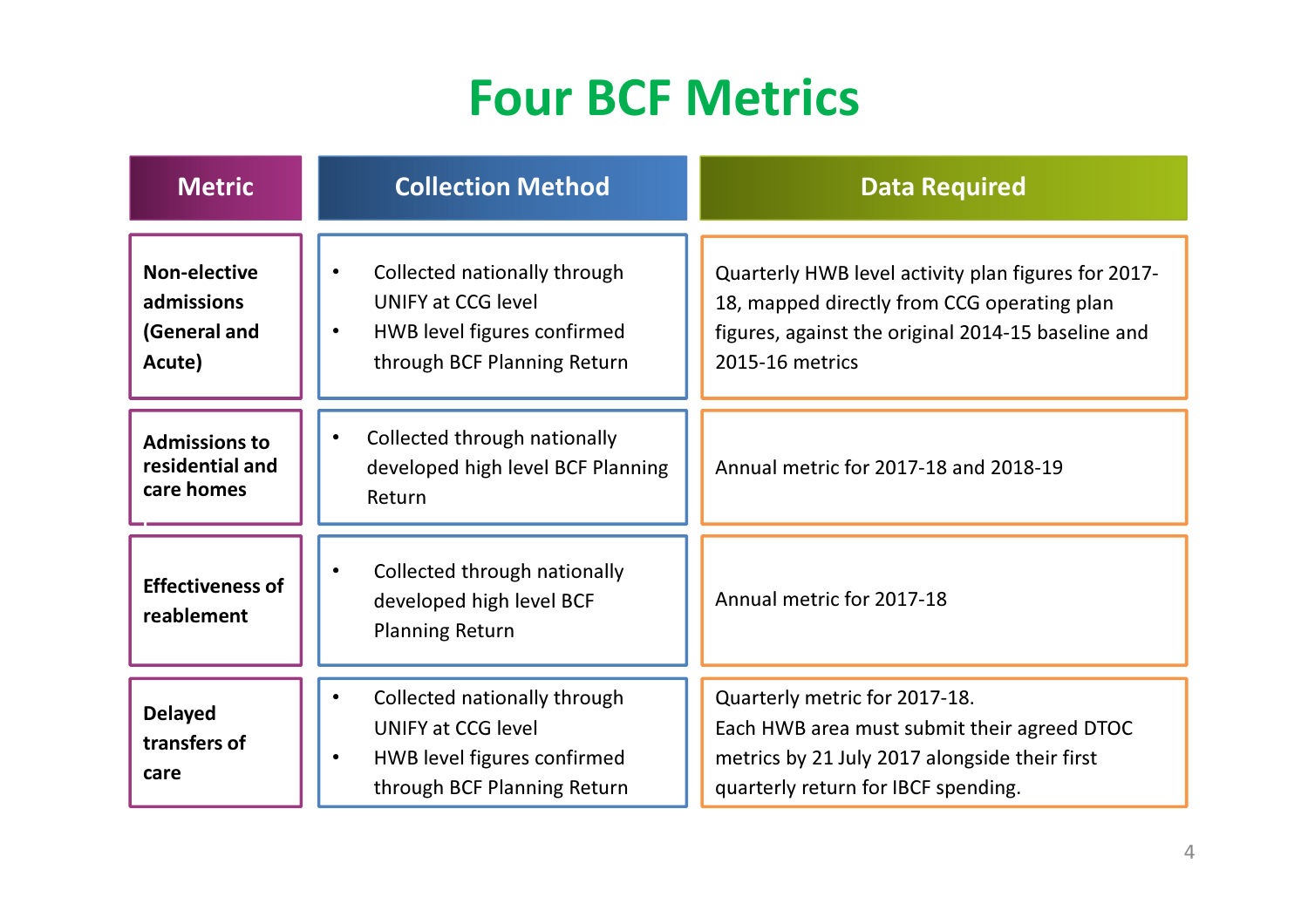### IMPROVING DELAYED TRANSFERS OF CARE

- • BCF plans must show how the national 8 high impact changes for improving transfers of care are being delivered locally. These are:
	- Early discharge planning
	- Monitoring patient flow
	- Discharge to assess
	- Trusted assessors
	- Multi-disciplinary discharge support
	- Seven day services
	- Focus on choice (early engagement with patients and their families/carers)
	- Enhancing health in care homes.
- Across LLR a self assessment has been undertaken against these 8 elements.
- •The local improvement plan focuses on remaining gaps against these elements.
- • The LLR Discharge Working Group in place to coordinate and oversee the action plan, but each organisation must ensure their component(s) of the action plan are being delivered.

**SCOOPER** 

• A new integrated LLR dashboard for monitoring DTOC performance is being roadtested with effect from July 2017.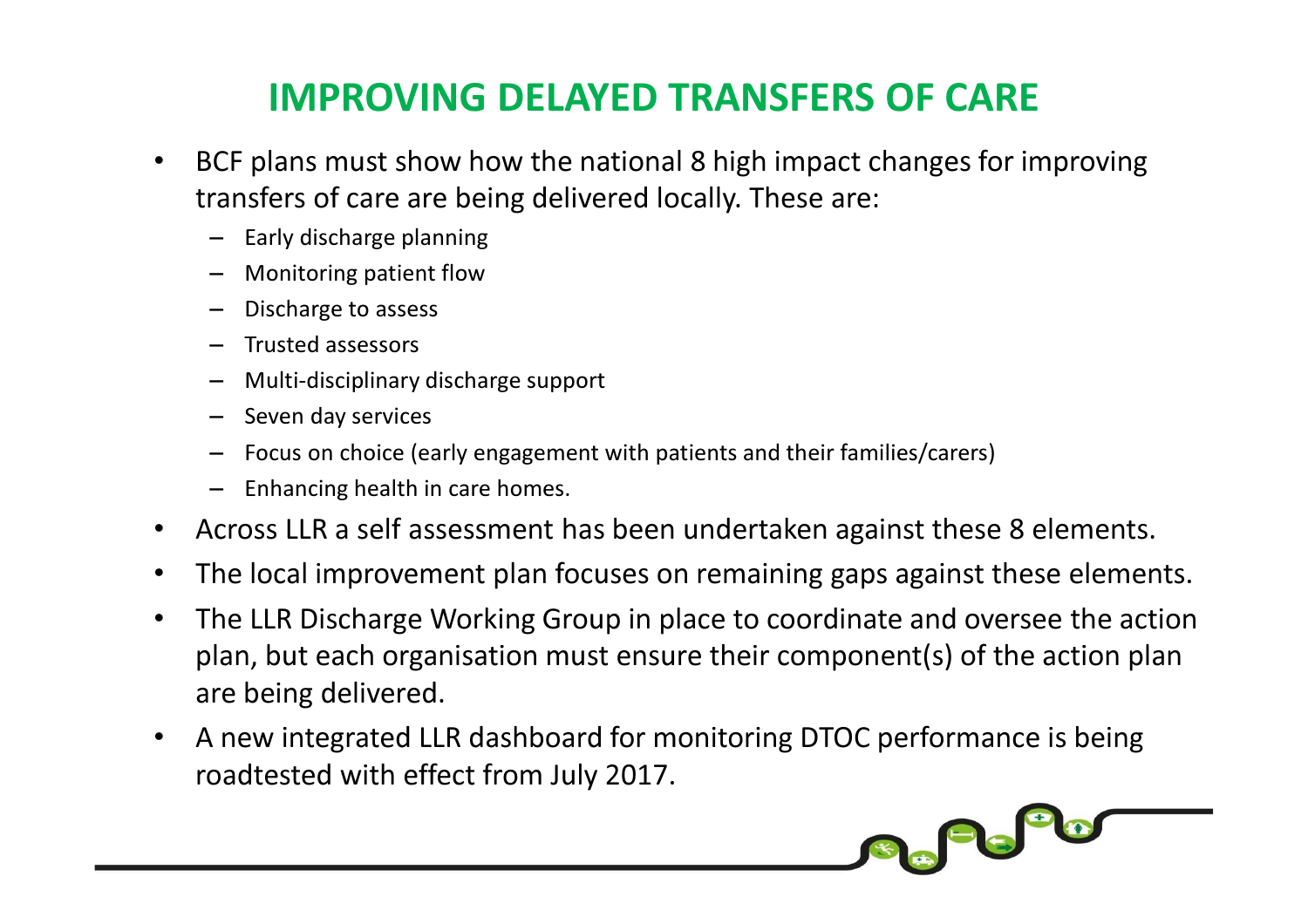### DTOC TARGETS

- • The BCF Planning Guidance
	- Requires each HWB Board area to set a planned reduction in the rate of DTOC for **both** NHS and social care delays.
	- Requires each area to submit their draft DTOC targets by 21 July.
	- States the government will review progress in November 2017, and will consider changes to IBCF allocations for poorly performing areas.
	- The CQC will be involved in inspecting 12 local areas (already identified) as poorly performing in the first tranche of this process (none of these are in LLR)
	- A further 8 inspections of local areas are planned between February and April (which may include some high performing areas).
- • A template has since been issued for each local area to complete which includes pre populated improvement rates, based on local DTOC performance as at February 2017 and national thresholds for improvement, with expectation of improvement by September 2017.
- • The LGA has formally objected to these late changes in the BCF planning guidance and issued a statement and FAQs about their position. https://www.local.gov.uk/sites/default/files/documents/Better%20Care%20Fund%20Jul

Se Po<sup>p</sup>o

y%20Guidance%20–%20FAQs%202017.pdf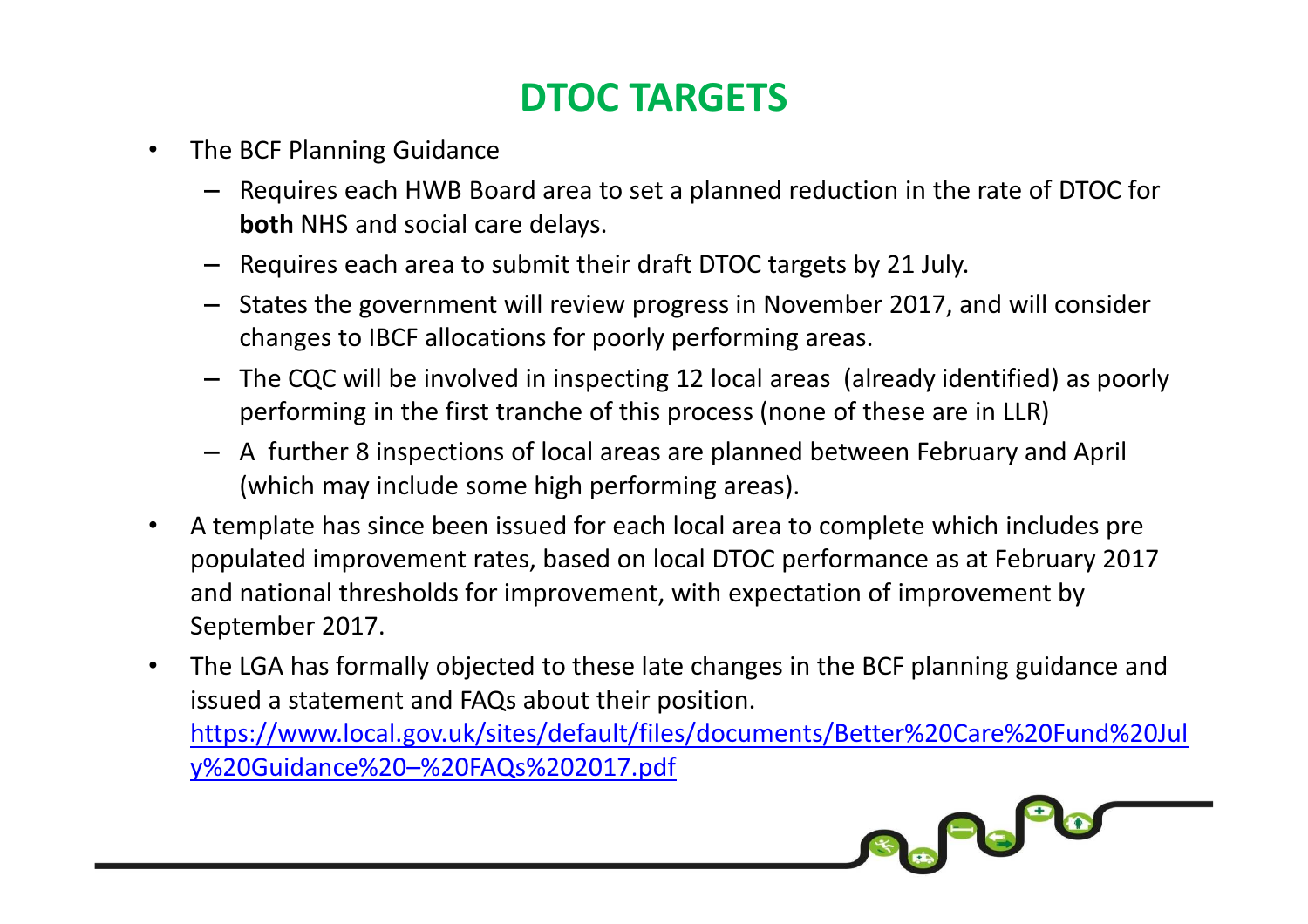### Financial Planning – Key Issues

- $\bullet$  The BCF financial plan is more complex than last year:
	- The additional IBCF allocations for adult social care have increased the financial envelope of the local BCF plan to £52m in 2017/18 (previously £40m).
	- Expectation that the new IBCF ASC allocation will be committed in full in 2017/18, with quarterly reporting to DCLG commencing in July.
	- Increasing financial pressures on all partners, with a £1m cost improvement plan within the BCF as a result of this.
	- Late publication of BCF technical guidance (and the pre populated financial planning template) for 2017/18 – 2018/19.
	- Lack of clarity on implied financial risks if there is poor DTOC performance from November 2017.
	- ASC departmental services, financial plans, and transformation programme place reliance on BCF/IBCF allocations.
	- LLR-wide STP programmes and financial plans place reliance on BCF/IBCF allocations.
	- Ongoing system risks such as high levels of emergency admissions, increasing demand on health and care overall, due to population demography of LLR etc.